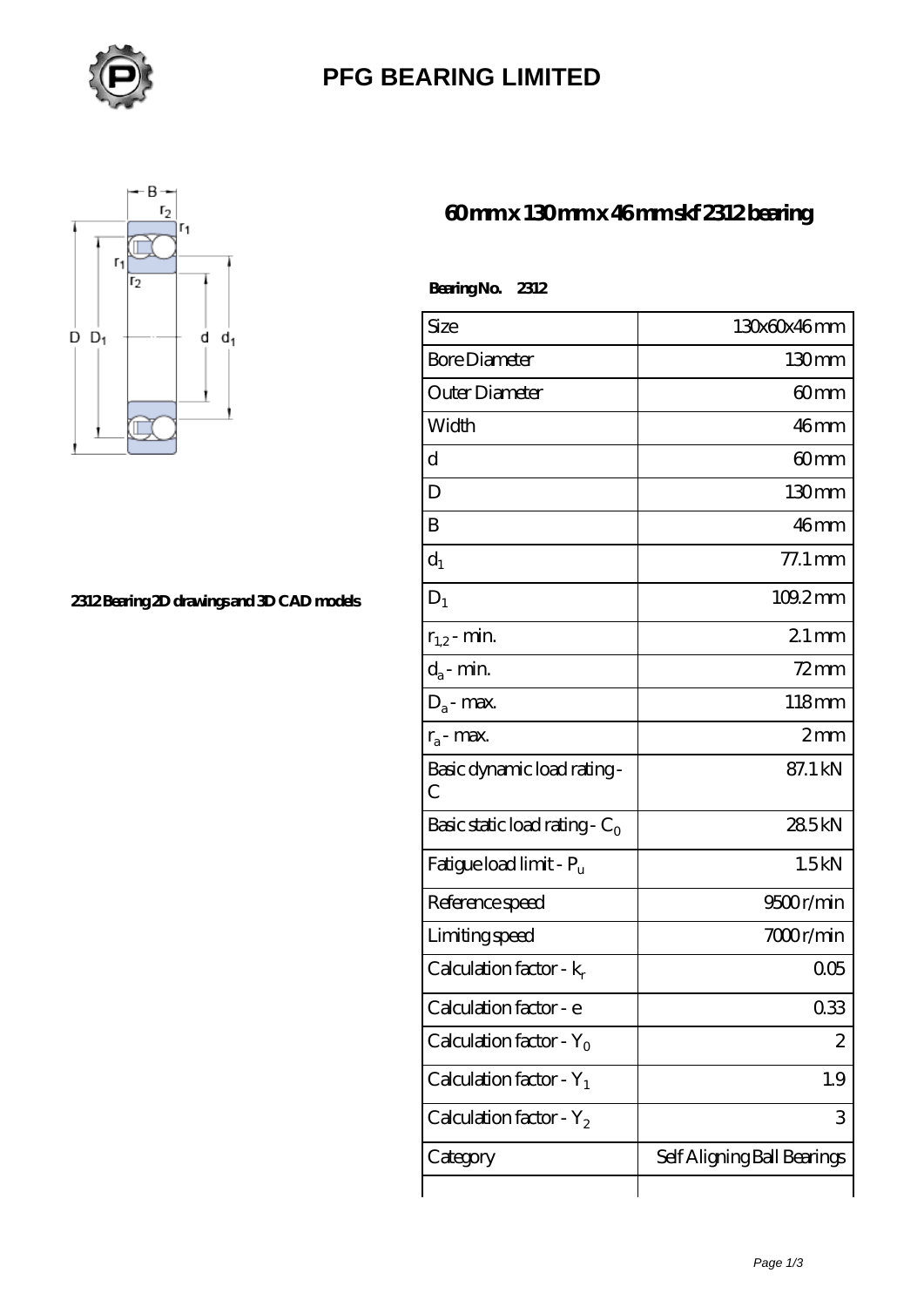

# **[PFG BEARING LIMITED](https://m.meatcuttersclub.org)**

| Inventory                | 0 <sup>0</sup>                                                                                                                                                                    |
|--------------------------|-----------------------------------------------------------------------------------------------------------------------------------------------------------------------------------|
| Manufacturer Name        | <b>SKF</b>                                                                                                                                                                        |
| Minimum Buy Quantity     | N/A                                                                                                                                                                               |
| Weight / Kilogram        | 2656                                                                                                                                                                              |
| Product Group            | BO0152                                                                                                                                                                            |
| Mounting Method          | Shaft                                                                                                                                                                             |
| Enclosure                | Open                                                                                                                                                                              |
| Rolling Element          | <b>Ball Bearing</b>                                                                                                                                                               |
| Cage Material            | Steel                                                                                                                                                                             |
| Precision Class          | ABEC 1   ISO PO                                                                                                                                                                   |
| Internal Clearance       | CO-Medium                                                                                                                                                                         |
| Number of Rows of Balls  | Double Row                                                                                                                                                                        |
| <b>Other Features</b>    | Allowable Misalignment 3<br>Deg                                                                                                                                                   |
| Long Description         | 60MM Bore; Shaft Mount;<br>130MM Outside Diameter:<br>46MM Inner Race Width;<br>46MM Outer Race Width;<br>Open; Steel Cage; Double<br>Row of Balls; ABEC 1   ISO<br>PO, CO-Medium |
| Inch - Metric            | Metric                                                                                                                                                                            |
| Category                 | Self Aligning Ball Bearings                                                                                                                                                       |
| <b>UNSPSC</b>            | 31171532                                                                                                                                                                          |
| Harmonized Tariff Code   | 8482105068                                                                                                                                                                        |
| Noun                     | Bearing                                                                                                                                                                           |
| Keyword String           | Self Aligning                                                                                                                                                                     |
| Manufacturer URL         | http://www.skf.com                                                                                                                                                                |
| Manufacturer Item Number | 2312                                                                                                                                                                              |
| Weight/LBS               | 5851                                                                                                                                                                              |
| Bore                     | 2362Inch   60Millimeter                                                                                                                                                           |
| Outside Diameter         | 5.118Inch   130Millimeter                                                                                                                                                         |
| Inner Race Width         | 1.811 Inch   46 Millimeter                                                                                                                                                        |
| Outer Race Width         | 1.811 Inch   46 Millimeter                                                                                                                                                        |
|                          |                                                                                                                                                                                   |